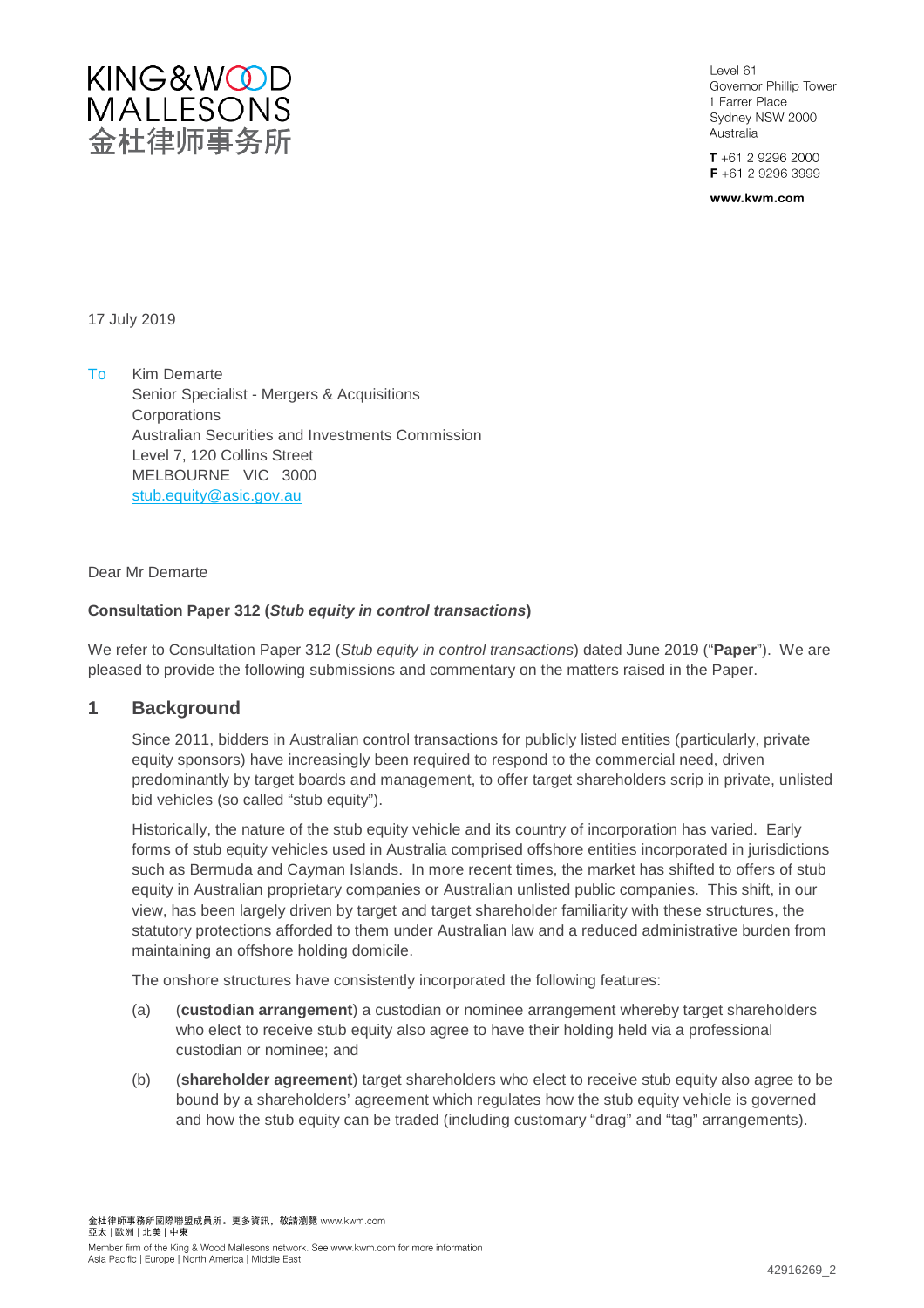

There are a variety of reasons why these features are important and legitimate commercial considerations for bidders (including private equity sponsors) who wish to privatise a company and manage its business in a private forum. For private equity sponsors in particular, their investment proposals are generally premised on the ability to achieve an unimpeded exit of their investments over a 3-5 year timeframe. They also want to ensure that the shareholder register does not become too unwieldy to manage and that the rights of target shareholders rolling into the stub equity vehicle are able to be appropriately tailored having regard to the private context in which the underlying business will be managed.

Additional commercial drivers<sup>1</sup> include:

- (a) (**roll management**) encouraging and enabling management shareholders to roll over into the stub equity vehicle through the opportunity to participate in the future economic performance of the privatised entity;
- (b) (**tax rollover relief**) enabling target shareholders to potentially claim scrip-for-scrip capital gains tax rollover relief in respect of the stub equity component offered;
- (c) (**reduce in cash outlay**) reducing the amount of cash required by the bidder for the acquisition; and/or
- (d) (**allow target shareholders to maintain their exposure**) allowing target shareholders the chance to continue their exposure to the underlying asset if they believe that it is in their commercial interests to do so2.

# **2 Use of stub equity in Australian control transactions**

We have identified 12 Australian control transactions announced since 2011 where stub equity has been offered ("**Stub Equity Transactions**"). Details of the Stub Equity Transactions are set out in the schedule to this submission.

In relation to the Stub Equity Transactions, we note that:

- (a) (**vehicle used**) the stub equity offered was either:
	- (i) securities in an unlisted Australian managed investment scheme;
	- (ii) shares in an unlisted Australian public company;
	- (iii) shares in an Australian proprietary company;
	- (iv) shares in a Cayman unlisted company; or
	- (v) retained equity in the target;
- (b) (**cash alternative**) in all but two, all shareholders were offered an all cash alternative to the stub equity. The two examples where an all cash alternative was not offered to all target shareholders were the RCF acquisition of Ausenco Group Ltd and the SR Residential

 $1$  These drivers may emanate from target boards, management and/or bidders.

<sup>&</sup>lt;sup>2</sup> This analysis will likely include the alternative risk-weighted returns that would otherwise be achieved by a target shareholder if the after tax capital realised was reinvested in one or more other investments.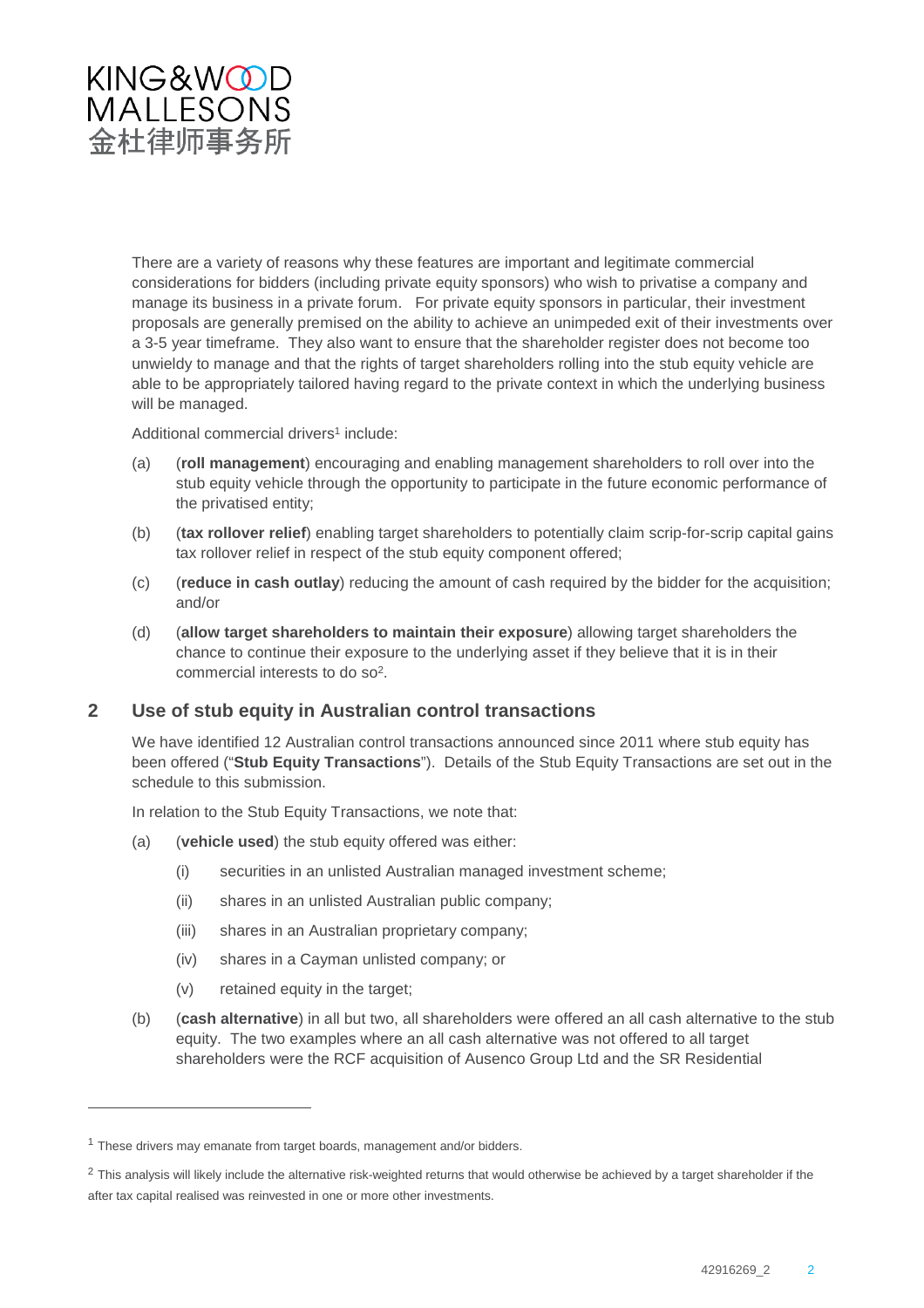

acquisition of Simonds Group Ltd. However, in both these transactions, the specific target shareholders not being offered a cash alternative comprised management, substantial shareholders and/or associates of the relevant bidder who had agreed separate contractual arrangements with the relevant bidder outside of the scheme process to retain their shares. All other target shareholders were offered cash in a parallel scheme process from which the specific target shareholders were excluded;

- (c) (**director recommendation**) the target directors either:
	- (i) provided no recommendation in relation to the stub equity offer the most common position taken by target directors; or
	- (ii) recommended against the stub equity offer this has only happened once in the recent Brookfield Capital Partners privatisation of Healthscope Limited.
- (d) (**minimum election achievement**) 10 of the 12 transactions were implemented, and of those there were 8 instances where stub equity was issued (i.e. because any applicable minimum scrip election threshold was reached); and
- (e) (**number of stub acceptances**) where the minimum scrip election threshold was reached, acceptances have averaged around 56 participants per transaction. To put that into perspective, those participants represented about 1 per cent of the approximately 30,000 aggregate securityholders in those targets. While data is not publicly available in relation to the composition of the stub equity participants, based on our experience we believe a material proportion comprise sophisticated investors and/or target management.

# **3 Stub equity in other comparable jurisdictions**

## **3.1 Regulation in foreign jurisdictions**

We have considered the following instruments that regulate public company takeovers in the United Kingdom, Hong Kong, the United States, New Zealand and Canada:

- (a) *The Takeover Code* (United Kingdom);
- (b) *The Codes on Takeovers and Mergers and Share Buy-backs* (Hong Kong);
- (c) *US Securities Exchange Act 1934* (United States) and *Delaware General Corporation Law 203*  (Delaware being the most common jurisdiction of incorporation for public companies in the United States);
- (d) *Takeovers Act 1993* and *Takeovers Regulation 2000* (New Zealand); and
- (e) *Multilateral Instrument 62-104: Take-Over Bids and Issuer Bids* (Canada).

# **3.2 Key underlying principles**

In the context of offers of scrip consideration in public takeovers, the regulatory position in each of the above foreign jurisdictions is broadly aligned and embody the following underlying principles:

- (a) consideration may consist of cash, scrip or a combination of cash and scrip (although in Hong Kong and the United Kingdom, there are certain circumstances such as mandatory offers where a cash alternative must be offered to target shareholders);
- (b) each offer must be made on the same terms and provide the same consideration for all securities belonging to the same class of securities under the offer;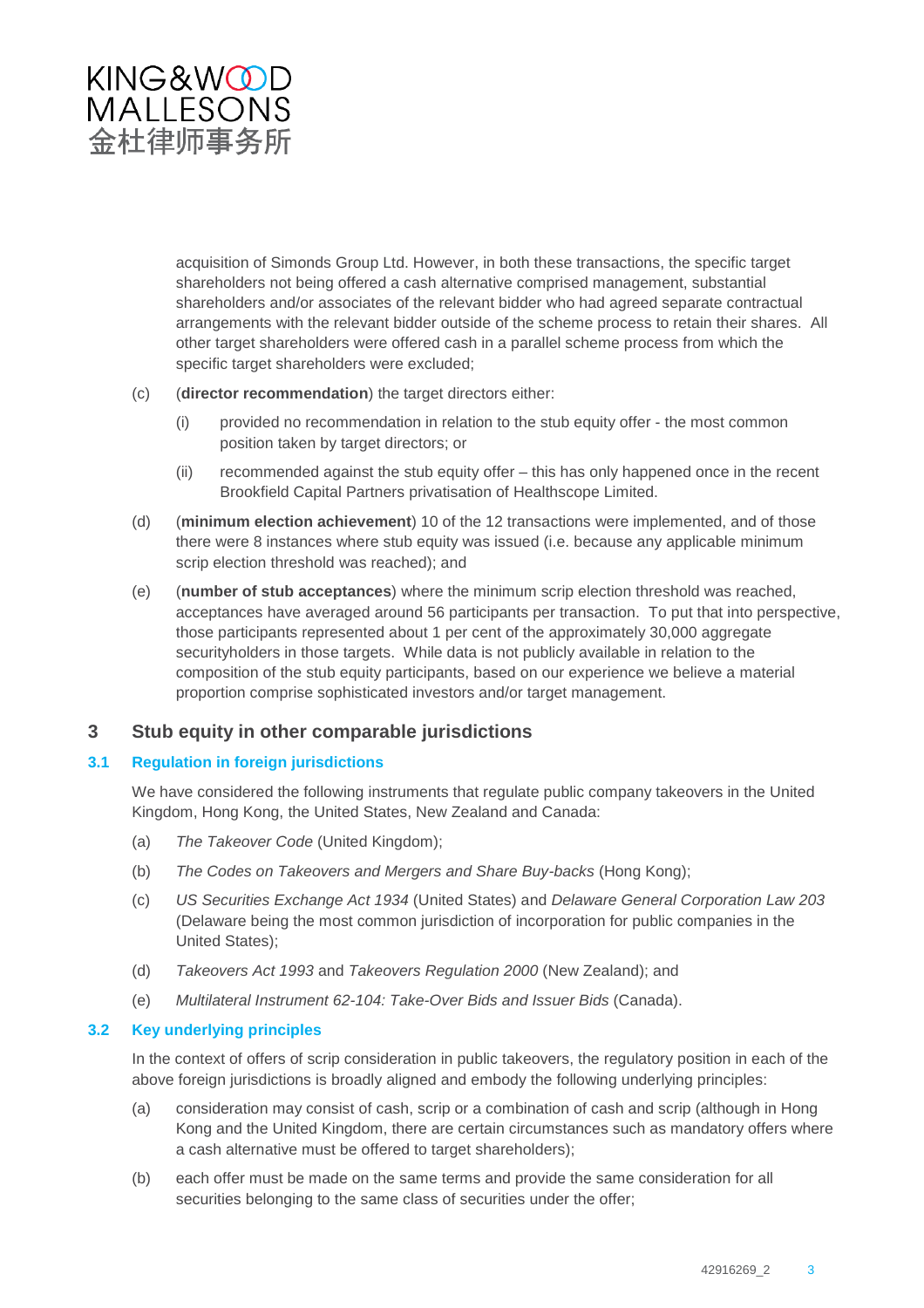

- (c) there is no additional restriction or requirement on the form or type of scrip consideration that may be offered; and
- (d) there may be registration requirements<sup>3</sup> and mandated disclosure requirements for offers of scrip consideration, such as prospectus-level disclosure.

Significantly, in each of the above foreign jurisdictions, the form or type of scrip consideration that may be offered under a public takeover offer is not restricted – it is simply a commercial matter to be determined by the bidder in the structuring of its offer. In this context, ASIC's proposed changes, if implemented, would:

- (a) put Australia's regulatory position well out of step with (and in our view, behind) the regulatory positions in the above foreign jurisdictions; and
- (b) in our view, inhibit the competitive market for control transactions in Australia.

# **4 Proposed new legislative instrument**

#### **4.1 Introduction**

As noted in the Paper, the new legislative instrument ASIC is proposing to issue ("**Proposed Instrument**") will mean that:

- (a) the disclosure exemptions in section 708(17) and (18) of the Corporations Act will not apply to offers of securities in proprietary companies; and
- (b) the exemptions in section 611 of the Corporations Act relating to takeover bids and schemes of arrangement will not apply where:
	- (i) scrip is offered as consideration; and
	- (ii) that scrip must be registered in the name of a custodian or trustee on terms that would enable:
		- A. the issuer to avoid (to the extent they would otherwise apply) Chapter 6 of the Corporations Act or the disclosing entity provisions of the Corporations Act; or
		- B. the subsequent conversion of the issuer to a proprietary company despite there being, in substance, more than 50 inventors in the company.

In the balance of these submissions we address the Proposed Instrument as it concerns paragraph (b) above. While we do not consider that the proposed modification referenced in paragraph (a) is necessary, our primary concern with the Proposed Instrument is the proposed modification referenced in paragraph (b).

## **4.2 Rationale for the Proposed Instrument**

We understand the central objective ASIC is trying to achieve with the Proposed Instrument is to restrict stub equity offers being made to "retail investors" as part of Australian control transactions.<sup>4</sup>

<sup>&</sup>lt;sup>3</sup> If a non-US company uses its own shares as consideration to acquire a public company in the US, the bidder is subject to the registration requirements of the *US Securities Act 1933*, unless an exemption applies.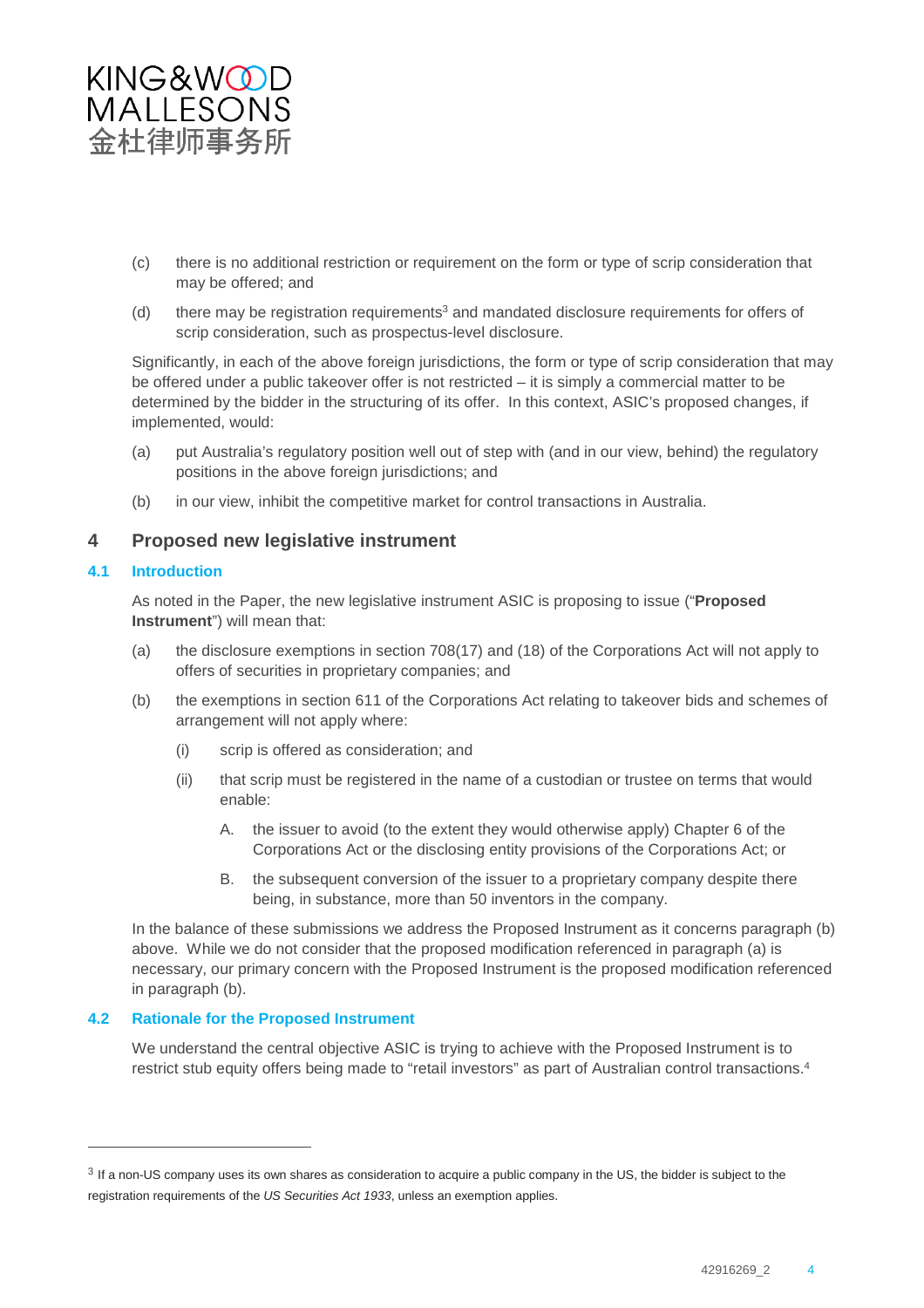

ASIC is particularly concerned that stub equity offers involving Australian companies can, under the current law, be structured so as to require that the scrip be held under custodian and shareholder arrangements described above and thereby avoid:

- (a) the application of the provisions in Chapter 6 of the Corporations Act or the disclosing entity provisions in Part 1.2A of the Corporations Act ("**Protections**"); or
- (b) the limit of 50 non-employee shareholder in section 113(1) of the Corporations Act.

## **4.3 The current regime**

While there is no doubt that in some circumstances an investor will only make an investment if it is able to enjoy the Protections, there are many circumstances where an investor will voluntarily forgo them.

In making an election to receive scrip as part of a stub equity offer, an investor will have the benefit of either a scheme booklet or bidder's statement which will explain in detail:

- (a) the terms applicable to the stub equity, including the terms of any applicable custodian or shareholder arrangement; and
- (b) the comparative rights and other protections that will be available to securityholders that elect to receive the sub equity as compared to the rights and other protections currently available as a securityholder in the target, including that the investors will not have the benefit of the Protections.

Given:

- (a) all target securityholders in recent stub equity offers have been offered a "default" all-cash alternative to the stub equity<sup>5</sup>; and
- (b) the actual take up of the scrip election in the Stub Equity Transactions has been very low (representing about 1% of the total available target shareholder base),

the only reasonable conclusion that can be drawn is that the current regulatory regime for Australian control transactions for publicly listed entities (as it relates to stub equity offers) is working very effectively. The evidence strongly indicates that Target shareholders are heeding the recommended position of their target directors and/or fully understanding the risk disclosures associated with electing a stub equity alternative.

Additionally, we are not aware of any actual evidence to date of real grievances expressed by those who have elected a stub offering. If such evidence does in fact exist, we believe it should be disclosed publicly by ASIC and examined as part of this consultation process.

#### **4.4 Negative impact of the Proposed Instrument**

We consider that the Proposed Instrument is likely to have two material negative consequences.

<sup>4</sup> ASIC, '19-127MR ASIC consults on proposals to maintain investor protections by restricting retail offers of 'stub-equity' in control transactions' <https://asic.gov.au/about-asic/news-centre/find-a-media-release/2019-releases/19-127mr-asic-consults-on-proposals-tomaintain-investor-protections-by-restricting-retail-offers-of-stub-equity-in-control-transactions/>.

<sup>5</sup> There were two examples where certain management, substantial shareholders and/or associates of the relevant bidder entered into separate contractual arrangements with the relevant bidder outside of the scheme process to retain their shares.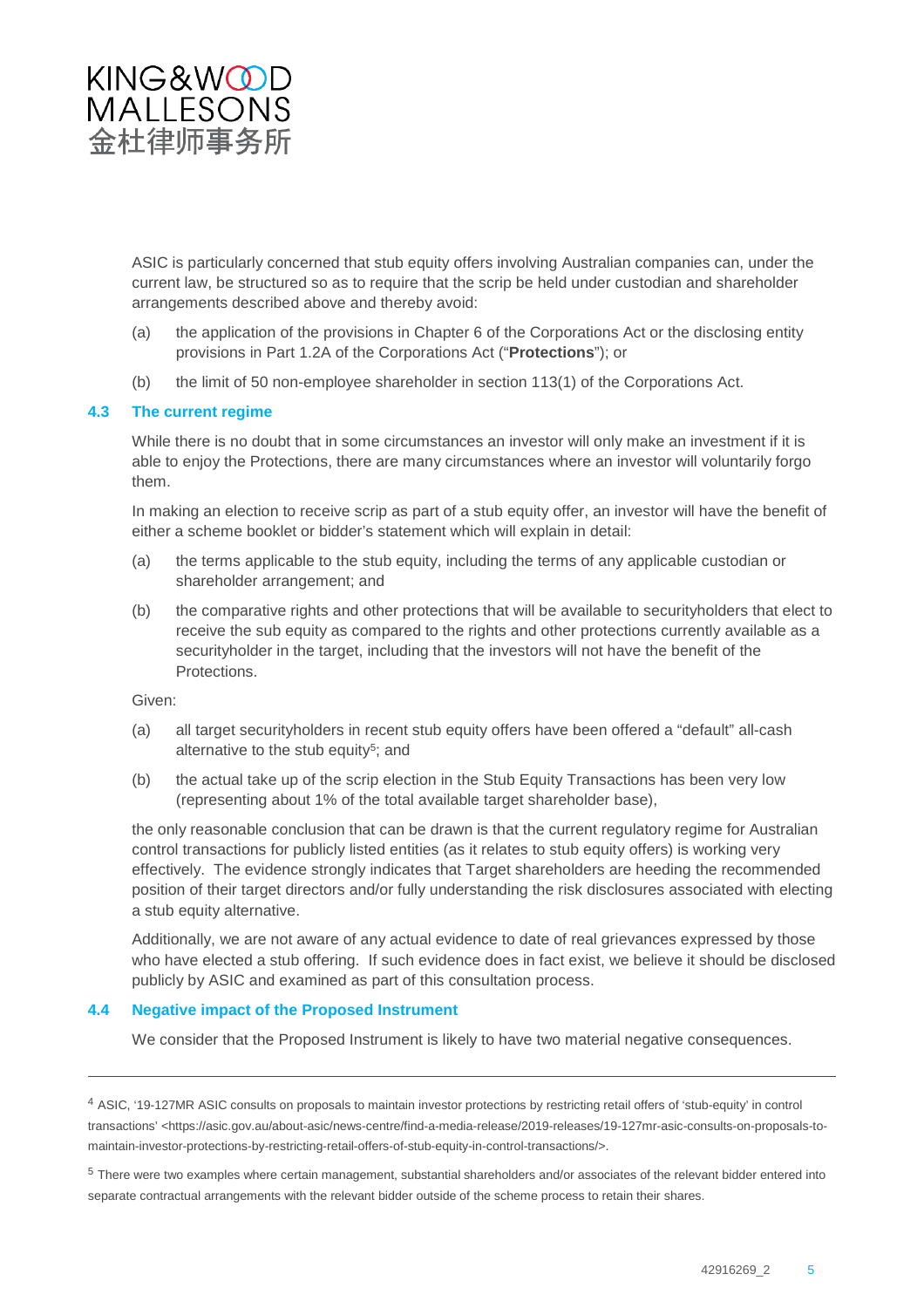

(a) (**foreign stub vehicles as the alternative**) First, it will drive bidders to use foreign holding vehicles not otherwise subject to ASIC's purview. For example, bidders may return to using Bermudan or Cayman Island holding vehicles which provide even less protection to securityholders as compared to what would be available to a securityholder in an Australian company subject to a custodian or nominee arrangement.

The use of foreign holding vehicles will also be less understandable and more unfamiliar to target shareholders who will have the unenviable (and potentially costly) task of considering and assessing the application of foreign laws to any stub equity holding they wish to take. In our view, this cannot be the optimal outcome from a policy perspective.

Finally, it is worth noting that the Australian experience in control transactions with such foreign vehicles has, on occasions, engendered quite a deal of negative shareholder reaction. The 2013 takeover of Miclyn Offshore Express, a Bermudan ASX-listed company, is one such example. As the target company was not subject to Australian laws, two major shareholders with an aggregate holding of 59.2% in the target were able to enter into a cooperation agreement under which they agreed to grant each other rights and restrictions over their target shares and nominee director appointment rights and to generally work together in respect of their investments in the target to achieve a "positive outcome". These major shareholders subsequently decided to make a privatisation offer for the target at a price below a recent price they had paid for an additional stake in the target and under which they would be able to vote their target shares in favour of the offer. Minority shareholders expressed concern that they were effectively being "squeezed out" in an inequitable change of control transaction at an offer price below the prevailing market value for target shares. Interestingly, it was reported at the time that ASX and ASIC were of the view that so long as Bermudian companies explained to shareholders that they have less protection in a control transaction than they would if the company was incorporated in Australia, it was up to investors to make sure they understand the risks<sup>6</sup>. So, while simple disclosure of such risks in an offshore vehicle context appears to be accepted by our regulators, it does not appear now to enjoy the same regulatory acceptance if an Australian holding vehicle is being used in a privatisation. This is curious, to say the least.

(b) (**chilling competitive forces**) Secondly, private equity sponsors (being the main proponents of stub equity offers in Australian control transactions) do not instinctively gravitate to stub equity offers, however they will consider them when it makes sense from a competitive perspective. This will often arise after initial interactions with a target board (keen to extract additional "benefits" for their securityholders) or having regard to likely preferences for key target securityholders (who might prefer to retain exposure to the underlying investment), or even to assist management roll their securities and incentives over in a tax effective manner. Therefore, there are commercial drivers external to the bidder for such offers to be made. There is a real risk that the Proposed Instrument will effectively chill the active participation of the private equity

<sup>&</sup>lt;sup>6</sup> Ben Butler, 'Beautiful Bermuda, but investors told to tread with caution in the case of offshore listings', Sydney Morning Herald (online, 25 May 2013 <https://www.smh.com.au/business/beautiful-bermuda-but-investors-told-to-tread-with-caution-in-the-case-of-offshorelistings-20130524-2k6u3.html>.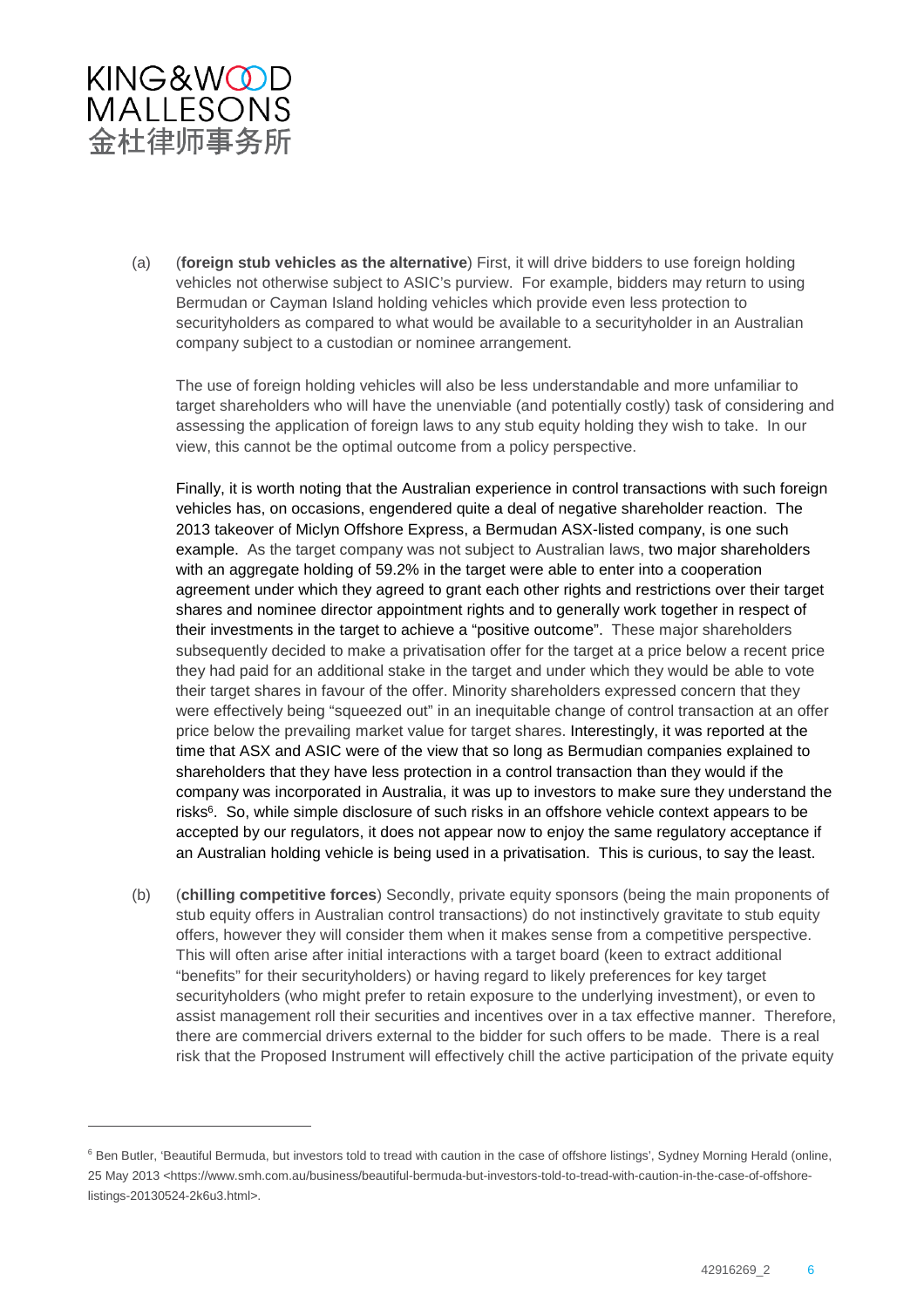

sponsors in our public markets if they are unable to effectively respond to these external competitive forces.

#### **4.5 An alternative approach**

Our opinion remains firmly that the current regime for Australian control transactions for publicly listed entities (as it relates to stub equity offers) is currently working well and does not require amendment. We have seen no evidence of material grievances being expressed by those that have elected to accept a stub equity offer. Target shareholders are clearly being cautious in their preparedness to elect into stub equity offers and those that do so appear predominantly to be sophisticated investors and/or target management. We therefore consider there does not currently exist any sound basis for the changes proposed under the Proposed Instrument, particularly given the negative consequences that we believe will flow from the changes.

However, if notwithstanding the above, ASIC can demonstrate with actual evidence that there are real and legitimate issues being experienced by those who have accepted into a stub equity holding or a serious regulatory failing that is being exploited to the obvious disadvantage of the market or its participant shareholders, then we consider that ASIC should better target its approach to achieve its central objective. For example, rather than inserting the proposed section 615A set out in the Proposed Instrument, the Corporations Act could be modified as follows<sup>7</sup>:

- (a) section 411 should be modified to provide that where stub equity is offered under a scheme of arrangement, that fact alone will not require the creation of a separate class provided that:
	- (i) the stub equity is only available to management and institutional shareholders and must be accompanied by a default all cash alternative that all shareholders are entitled to accept; and
	- (ii) the Australian holding vehicle used is an Australian public company and must remain a public company while there exist any holders of stub equity, unless the Corporations Act procedure to change the form of the vehicle is followed and, separately, persons holding at least 75% of the stub equity originally offered also agree to the change in company form; and
- (b) modifying section 619 to provide that if the consideration for an off-market takeover bid includes an offer of stub equity:
	- (i) that offer of stub equity can only be available to management and institutional shareholders and must be accompanied by a default all cash alternative that all shareholders are entitled to accept; and
	- (ii) the Australian holding vehicle used is an Australian public company and must remain a public company while there exist any holders of stub equity, unless the Corporations Act procedure to change the form of the vehicle is followed and, separately, persons holding

 $7$  We appreciate that while ASIC has the power under section 655A to modify section 619, there is no equivalent power for section 411. Therefore, to implement this alternative approach it would be necessary for push for parliament to pass legislation on the issue.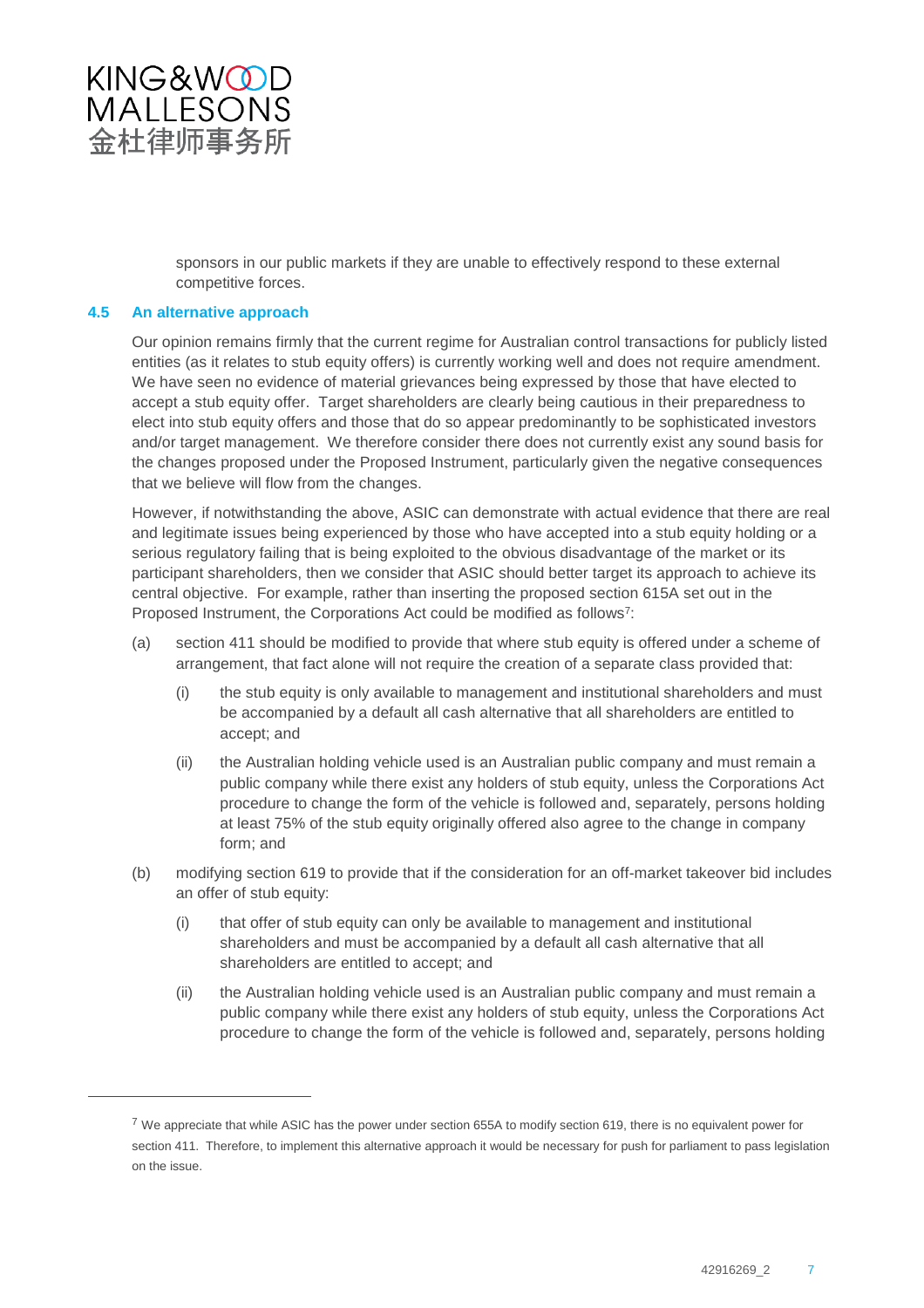

at least 75% of the stub equity originally offered also agree to the change in company form.

In each of the above cases it should in our view still to be permissible to use the custodian or nominee arrangement described above.

To be clear, we consider the alternative approach would still be a retrograde step relative to the current regulatory position. In our view, ASIC should only implement the alternative approach if, among other considerations:

- (a) it is entirely comfortable that the implementation of the alternative approach will not have a chilling effect on the willingness or capacity of bidders to propose competitive control transactions. As has long been recognised:
	- (i) takeovers are an integral part of the operation of equity markets and in turn the Australian economy; and
	- (ii) the benefits of takeovers, or the prospect of takeovers, to shareholders, the corporate sector and the economy include improved corporate efficiency and enhanced management discipline, leading ultimately to greater wealth creation; and<sup>8</sup>
- (b) it is satisfied that the alternative approach is not inconsistent with equality principle set out in section 602(c) of the Corporations Act.

\*\*\*\*\*\*\*\*\*\*\*\*\*\*\*\*\*\*\*\*\*\*\*\*\*\*\*\*\*\*\*\*\*

To summarise:

- We do not see any sound case to alter the current regulatory framework governing stub equity offers. The evidence we have seen suggests strongly that the take up of such offers is very low and those accepting are aware of the arrangements they will be accepting in a private context.
- We do not support the changes set out in the Proposed Instrument. We consider that as framed they will likely have negative impacts for target shareholders of Australian companies and, more generally, for the competitive market for control transactions in Australia.
- if ASIC nonetheless considers that changes are required, then a more focused (and less inhibiting) approach needs to be taken to limit the likely negative impacts of the changes.

The views expressed in this submission do not necessarily represent the views of all King & Wood Mallesons partners and employees or of our clients.

We would be pleased to discuss these points further if that would be useful for you.

<sup>8</sup> CLERP Paper No 4, 'Takeovers – Corporation control: a better environment for productive investment' (April 1997), page 7.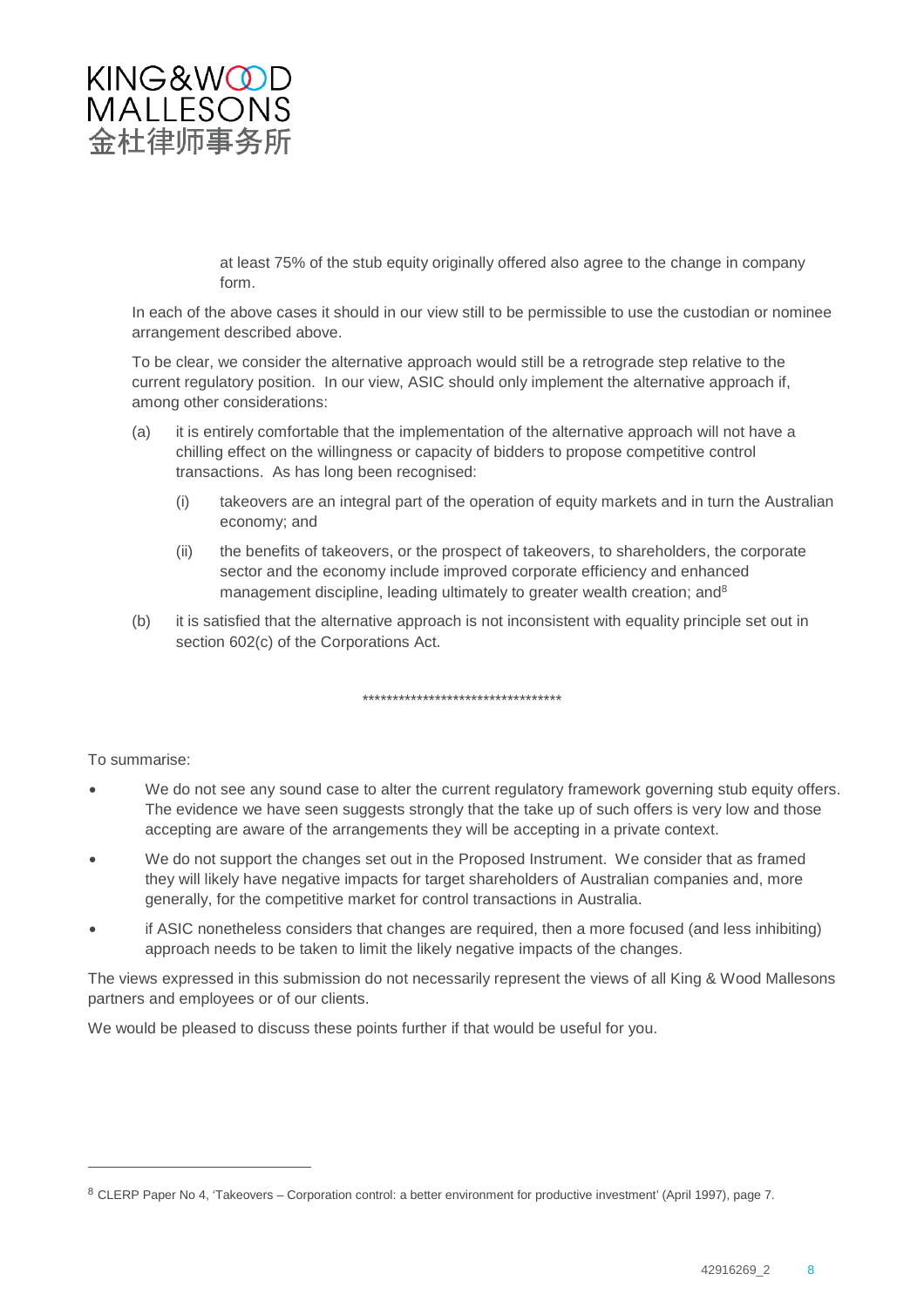Yours sincerely

**Mark McNamara | Partner, Head of Private Equity King & Wood Mallesons**

**Lee Horan | Partner King & Wood Mallesons**

**Mark Vanderneut | Senior Associate King & Wood Mallesons**

**Cathy Chan | Senior Associate King & Wood Mallesons**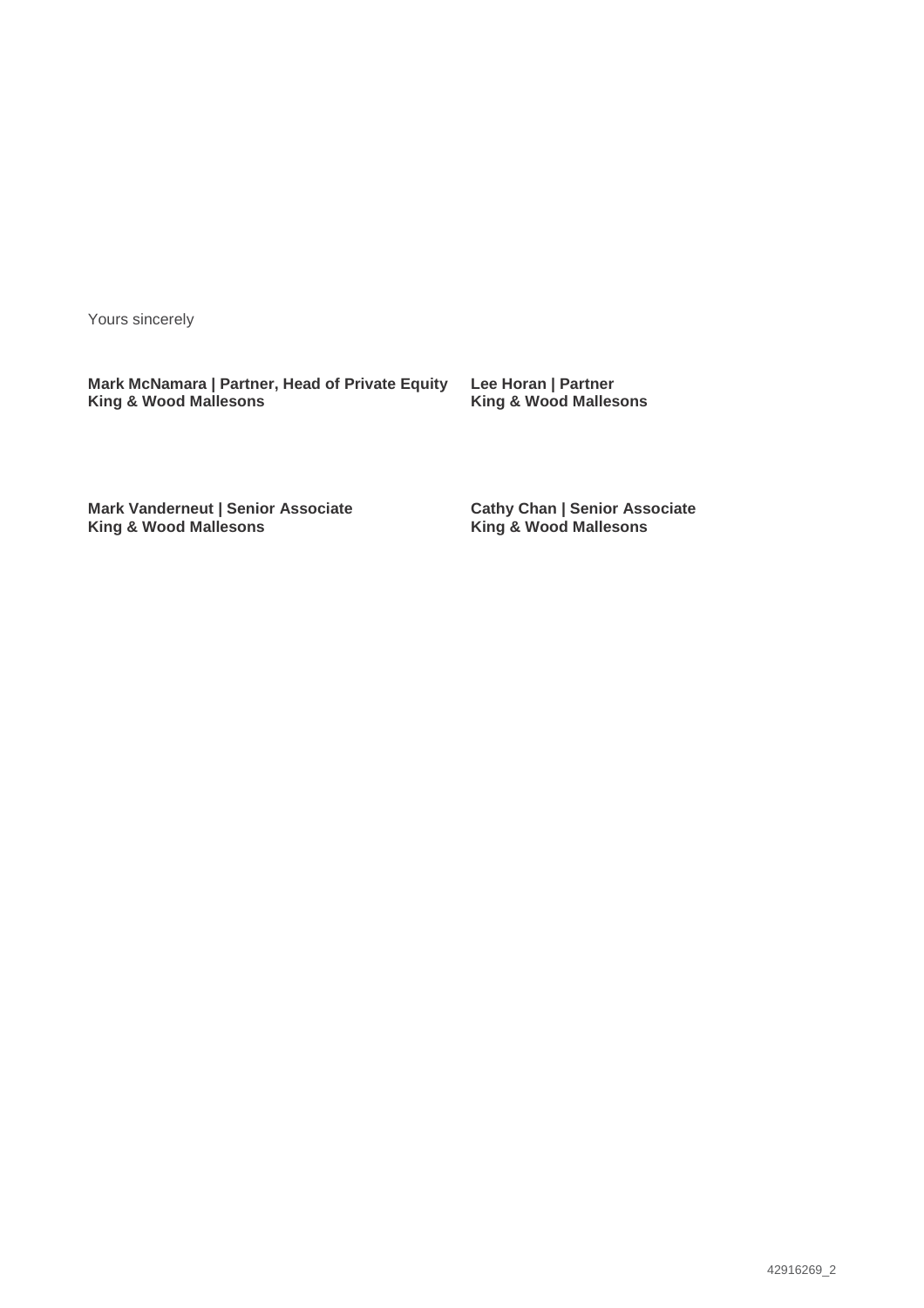# Schedule - Use of stub equity in Australian control transactions

| <b>Transaction</b>                                                      | Year | <b>Transaction</b><br>structure | <b>Bidder</b>                                                                                                                                                  | <b>Target</b><br>securities                       | <b>Stub equity offered</b>                                                  | Who was<br>offered stub<br>equity?                                                            | <b>Minimum</b><br>scrip<br>election<br>achieved? | <b>How many target</b><br>shareholders /<br>securityholders<br>participated in<br>the stub equity<br>offer? | <b>Total number of</b><br>target<br>shareholders /<br>securityholders | Percentage of<br>target<br>shareholders /<br>securityholders |
|-------------------------------------------------------------------------|------|---------------------------------|----------------------------------------------------------------------------------------------------------------------------------------------------------------|---------------------------------------------------|-----------------------------------------------------------------------------|-----------------------------------------------------------------------------------------------|--------------------------------------------------|-------------------------------------------------------------------------------------------------------------|-----------------------------------------------------------------------|--------------------------------------------------------------|
| <b>Horizon Roads</b><br>privatisation of<br><b>ConnectEast</b><br>Group | 2011 | Scheme of<br>arrangement        | <b>Horizon Roads</b><br>Consortium<br>(CP2, APG CIC,<br><b>KPS and others)</b>                                                                                 | Units in<br><b>ConnectEast</b><br><b>Group</b>    | Securities in an<br>unlisted Australian<br>managed investment<br>scheme     | <b>All target</b><br>shareholders<br>(other than<br>ineligible foreign<br>shareholders)       | <b>No</b>                                        | Not applicable -<br>minimum scrip<br>election not<br>achieved                                               | 19,329                                                                | Not applicable                                               |
| <b>CHAMP</b><br>privatisation of<br>oOh!media<br><b>Group Ltd</b>       | 2011 | Scheme of<br>arrangement        | <b>CHAMP</b>                                                                                                                                                   | Shares in<br>oOh!media<br><b>Group Ltd</b>        | <b>Shares in a Cayman</b><br>unlisted company                               | <b>All target</b><br>securityholders<br>(other than<br>ineligible foreign<br>securityholders) | Yes                                              | <b>Unknown</b>                                                                                              | 959                                                                   | <b>Unknown</b>                                               |
| <b>REA</b><br>privatisation of<br><b>iProperty Group</b><br>Ltd         | 2015 | Scheme of<br>arrangement        | <b>REA Group Ltd</b>                                                                                                                                           | <b>Shares</b> in<br>iProperty<br><b>Group Ltd</b> | Shares in an unlisted<br><b>Australian public</b><br>company                | All target<br>securityholders<br>(other than<br>ineligible foreign<br>securityholders)        | Yes                                              | <b>Unknown</b>                                                                                              | 4,957                                                                 | <b>Unknown</b>                                               |
| <b>PEP</b> acquisition<br>of Patties Foods<br>Ltd                       | 2016 | Scheme of<br>arrangement        | <b>Pacific Equity</b><br><b>Partners</b>                                                                                                                       | Shares in<br><b>Patties</b><br><b>Foods Ltd</b>   | Shares in a new<br>private unlisted<br><b>Australian holding</b><br>company | All target<br>securityholders<br>(other than<br>ineligible foreign<br>securityholders)        | Yes                                              | 119                                                                                                         | 5.054                                                                 | 2.35%                                                        |
| <b>RCF</b> acquisition<br>of Ausenco<br><b>Group Ltd</b>                | 2016 | Scheme of<br>arrangement        | <b>Resources</b><br><b>Capital Funds</b>                                                                                                                       | Shares in<br>Ausenco<br><b>Group Ltd</b>          | Retained equity in the<br>target                                            | Certain<br>"committed<br>shareholders"                                                        | <b>Not</b><br>applicable                         | 10                                                                                                          | 5,263                                                                 | 0.19%                                                        |
| <b>SR Residential</b><br>acquisition of<br><b>Simonds Group</b><br>Ltd  | 2016 | Scheme of<br>arrangement        | <b>Simonds Family</b><br><b>Office Ptv Ltd</b><br>and Roche<br><b>Holdings Pty</b><br>Ltd. joint holders<br>of SR<br><b>Residential Pty</b><br>L <sub>td</sub> | Shares in<br><b>Simonds</b><br><b>Group Ltd</b>   | Retained equity in the<br>target                                            | <b>Shareholders</b><br>connected with<br>the Simonds<br>family                                | $No -$<br>transaction<br>did not<br>proceed      | $\overline{7}$                                                                                              | 862                                                                   | 0.81%                                                        |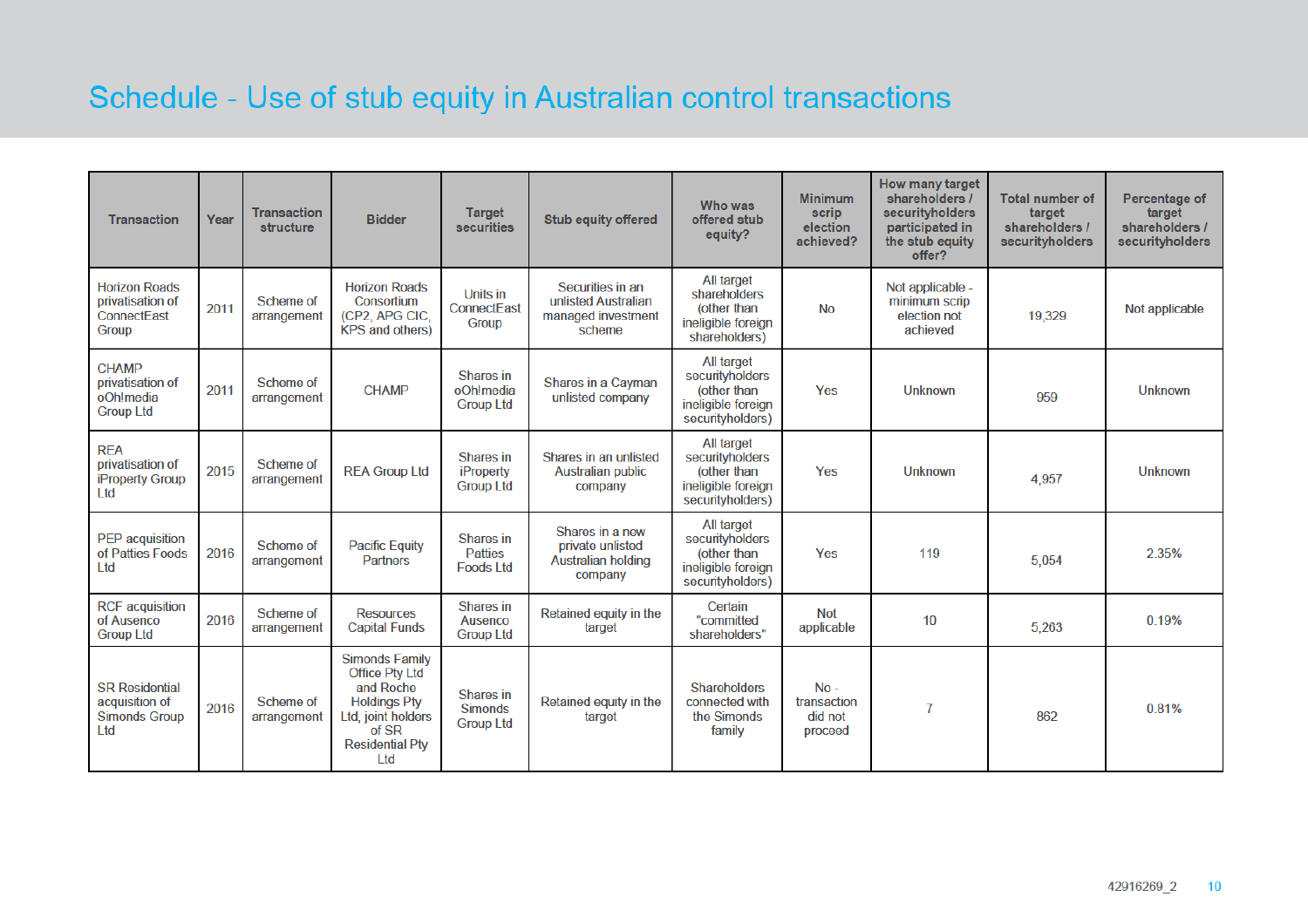| <b>Transaction</b>                                                                                                   | Year | <b>Transaction</b><br>structure                                                                    | <b>Bidder</b>                                                           | <b>Target</b><br>securities                                                                                                               | <b>Stub equity offered</b>                                                                                           | Who was<br>offered stub<br>equity?                                                            | <b>Minimum</b><br>scrip<br>election<br>achieved? | How many target<br>shareholders /<br>securityholders<br>participated in<br>the stub equity<br>offer? | <b>Total number of</b><br>target<br>shareholders /<br>securityholders | Percentage of<br>target<br>shareholders /<br>securityholders |
|----------------------------------------------------------------------------------------------------------------------|------|----------------------------------------------------------------------------------------------------|-------------------------------------------------------------------------|-------------------------------------------------------------------------------------------------------------------------------------------|----------------------------------------------------------------------------------------------------------------------|-----------------------------------------------------------------------------------------------|--------------------------------------------------|------------------------------------------------------------------------------------------------------|-----------------------------------------------------------------------|--------------------------------------------------------------|
| <b>KKR Credit</b><br>privatisation of<br><b>Pepper Group</b>                                                         | 2017 | Scheme of<br>arrangement                                                                           | <b>KKR Credit</b><br><b>Advisors</b>                                    | Shares in<br>Pepper<br>Group<br>Limited                                                                                                   | Either shares in a<br>private Australian<br>company or, in certain<br>circumstances.<br>retention of target<br>share | All target<br>securityholders<br>(other than<br>ineligible foreign<br>securityholders)        | Yes                                              | 70                                                                                                   | 566                                                                   | 12.37%                                                       |
| <b>Blackstone</b><br>privatisation of<br><b>AMA Group Ltd</b>                                                        | 2018 | Scheme of<br>arrangement<br>/ demerger                                                             | <b>Blackstone</b>                                                       | Shares in<br>the<br>remaining<br><b>AMA Group</b><br>after the<br><b>Demerger</b><br>(holding<br>company of<br>Panel<br><b>Business</b> ) | Shares in a private<br>Australian company.<br>Queen TopCo Pty Ltd                                                    | All target<br>securityholders<br>(other than<br>ineligible foreign<br>securityholders)        | $No -$<br>transaction<br>did not<br>proceed      | Not applicable -<br>transaction did<br>not proceed                                                   | 2,226                                                                 | Not applicable                                               |
| <b>Wattle Hill RHC</b><br>Fund<br>privatisation of<br><b>Capilano Honey</b><br>Limited                               | 2018 | Scheme of<br>arrangement                                                                           | <b>Wattle Hill RHC</b><br><b>Fund and ROC</b><br><b>Capital Pty Ltd</b> | Shares in<br>Capilano<br>Honey<br>Limited                                                                                                 | Shares in a private<br><b>Australian company</b><br><b>Bravo HoldCo Pty Ltd</b>                                      | All target<br>securityholders<br>(other than<br>ineligible foreign<br>securityholders)        | Yes                                              | 83                                                                                                   | 4.289                                                                 | 1.94%                                                        |
| <b>Affinity Equity</b><br><b>Partners Ltd</b><br>privatisation of<br><b>Scottish Pacific</b><br><b>Group Limited</b> | 2018 | <b>Scheme of</b><br>Arrangement                                                                    | <b>Affinity Equity</b><br><b>Partners Ltd</b>                           | <b>Shares</b> in<br><b>Scottish</b><br>Pacific<br>Group<br>Limited                                                                        | Shares in a private<br><b>Australian company</b><br>(SME Capital Holdings<br>Pty Ltd )                               | <b>Management</b><br>shareholders                                                             | N/A                                              | 10                                                                                                   | 1,559                                                                 | 0.64%                                                        |
| <b>TPG</b><br>privatisation of<br><b>Greencross</b><br>Limited                                                       | 2018 | Scheme of<br>Arrangement                                                                           | <b>TPG Capital</b><br><b>Asia and TPG</b><br>Growth                     | Shares in<br><b>Greencross</b><br>Limited                                                                                                 | Shares in a private<br><b>Australian company</b><br>(Vermont Aus Holdco)<br>Pty Ltd)                                 | <b>All target</b><br>securityholders<br>(other than<br>ineligible foreign<br>securityholders) | Yes                                              | 41                                                                                                   | 12,887                                                                | 0.32%                                                        |
| <b>Brookfield</b><br><b>Capital Partners</b><br>privatisation of<br>Healthscope<br>Limited                           | 2019 | Scheme of<br>Arrangement<br>and<br><b>Takeover</b><br><i>(conditional</i><br>on Scheme<br>failing) | <b>VIG Bidco Pty</b><br>Ltd                                             | Shares in<br>Healthscope<br>Limited                                                                                                       | Shares in a public<br><b>Australian company</b><br>(VIG Topco Limited)                                               | <b>All target</b><br>securityholders<br>(other than<br>ineligible foreign<br>securityholders) | <b>No</b>                                        | Not applicable -<br>minimum scrip<br>election not<br>achieved                                        | 31,795                                                                | Not applicable                                               |